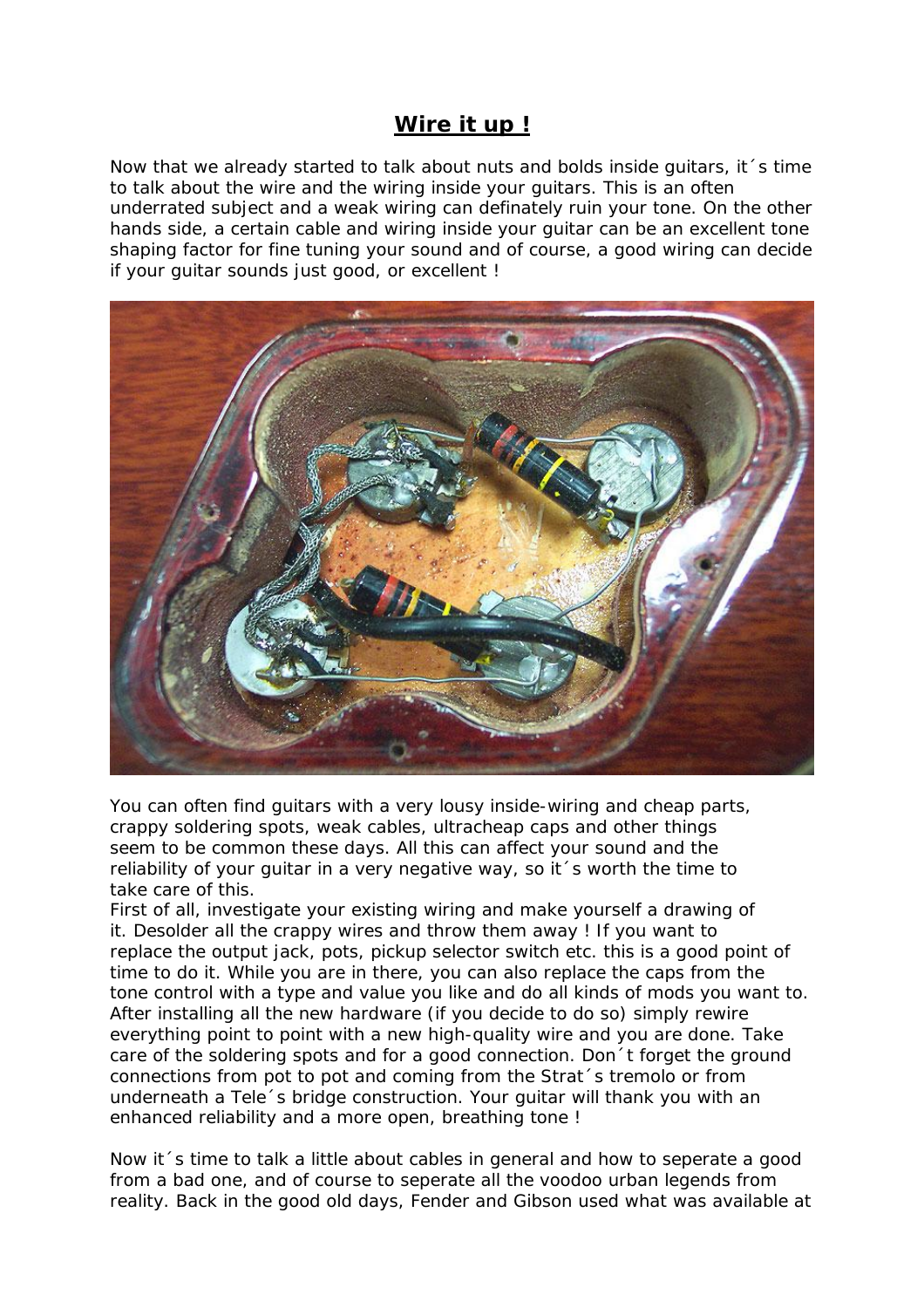this time and especially Fender was notorious for buying large quantities of everything that was available for cheap. But the resulting tones, are still the landmark for a lot of players today, and the cable the big companies used at this time are one of the key components.

Basically we have to divide cables into two main categories:

- 1. Instrument Cables
- 2. Speaker Cables

The wiring inside our guitars, is not really an instrument cord/cable run, but we can take two basic rules from instrument cables and transfer them to our guitar wiring. Instrument cables are operating in a high-impedance, small-signal environment. That simply means that they are "feeding" an amplifier or other device that has a high resistance (many thousands of ohms) path to ground. Furthermore, they are carrying a tiny current that is measured in thousandths of an ampere, and a very small voltage. Also, because they are most often connected to a device that has a fairly high output impedance, such as an electric guitar, cords with too much built-in capacitance will bleed off high frequencies badly, especially over long runs. So far, but what about low resistance and loosing signal volume in the wire ? Remember we said that these cords are feeding a high resistance? Even the cheapest, crummiest, tiny-gage copper wire you can find is only going to have a few ohms of resistance over a run of 100 feet or less. In practical terms, there is no difference between a few ohms of resistance and zero resistance when you are feeding an amplifier with an input impedance that is many thousands of ohms. But that extra-cheap fareast wire is going to be unsuitable for other reasons – it will probably have very high capacitance, bleeding off your high frequencies to ground. Now, let's consider speaker cables. Speaker cables operate in an environment that is exactly the opposite of that for instrument cables. Speaker cables connect the low impedance output of an amplifier with the low impedance of

loudspeakers. Furthermore, they carry a relatively high current and voltage. So these cables are very intolerant of high resistances in these cables. Ok, but what about capacitance ? Capacitance is not critical in this low impedance circuit and even a fairly significant capacitance will still have an impedance that is outrageously high compared to the output impedance of the amplifier, and thus will have little impact on the high frequencies.

A lot of expensive myths are the result of applying the critical attributes of speaker cables to instrument cords or vice versa. For example, it  $\epsilon$  critical that speaker wires have low resistance – and resistance decreases as wire diameter increases – so large gage wire is good for speaker wires. Unfortunately, many musicians then apply the same logic "bigger must be better" to instrument cords. That's an expensive misunderstanding of what makes a good instrument cord !

With this keeping in mind, we can state three basic rules, for a good and suitable wire to use inside guitars:

- 1. Get wire having as low capacitance as possible
- 2. The gage is not important and a huge gage does not mean better tone
- 3. The cable should be easy to route inside the guitar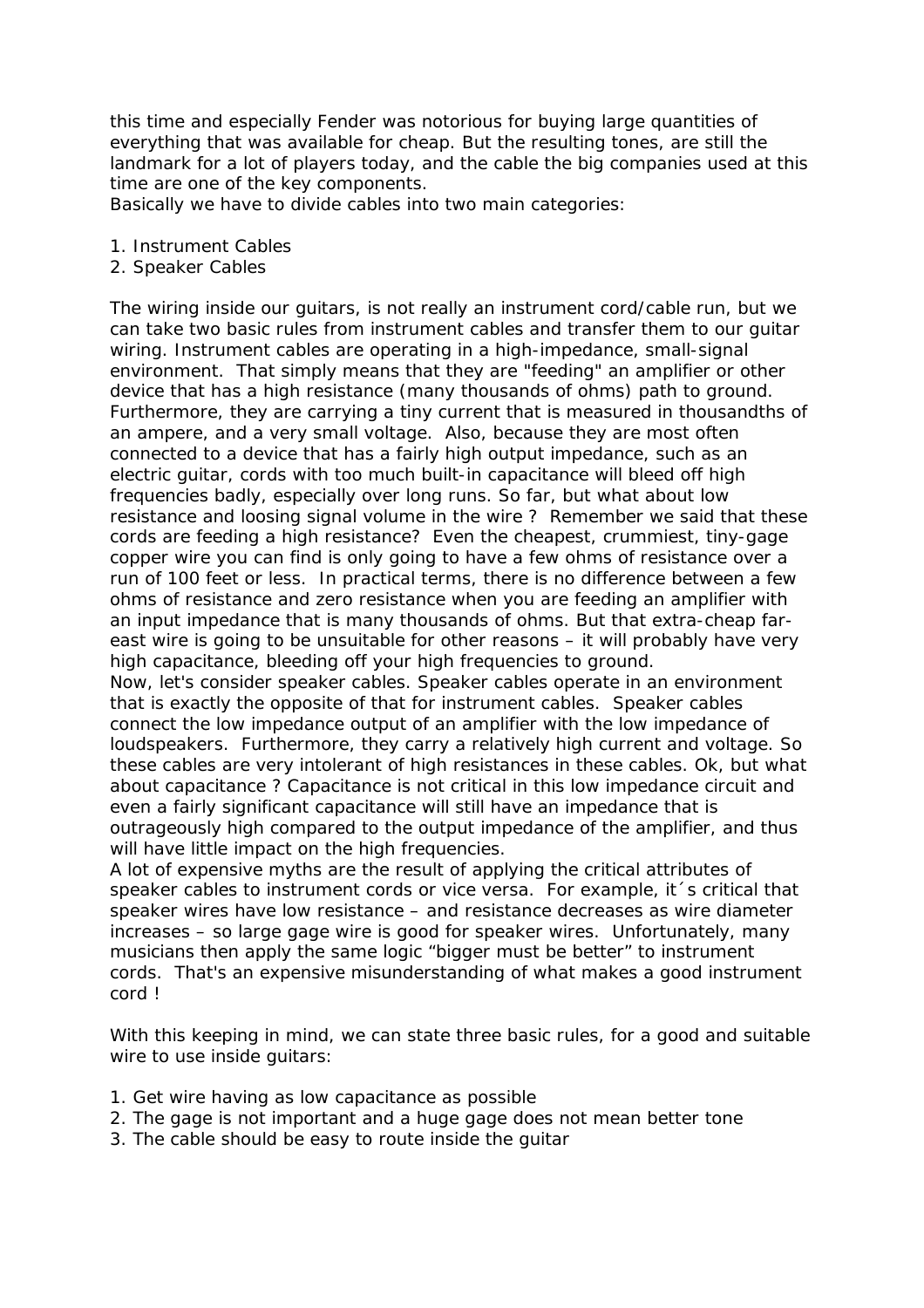

You can use several sources to find the best wire now, from the big companies like Mouser to your local electronic store to see what they have to offer. You can also search specialized guitar shops, most of them will have a good standard wire for you. When we are talking about tone shaping, there are at least two cables, I would like to talk about a bit:

## Reissue vintage "cloth" or "braided" wire

This cable is very similar to the original waxed cotton insulated wire, that Fender as well as Gibson used back in the golden guitar days. The waxed cotton insulated wire is referred to as the "cloth" wire, while the "braided" wire that Gibson used offers a braided tinned copper shield and a tinned stranded 22 gauge copper single 'hot' conductor. The braided wire is often used for the restoration or modification of Gibson guitars. The vintage cloth wire is a cotton covered 22 gauge wire, US made by the same company that made it for Fender in the old days. Perfect for restoration of older guitars and amps or for 'retro' clone projects. Waxed just like the old stuff. A pleasure to work with; just cut to length and push back the cotton braid. The lack of plastic insulation resonances results in the good, natural sound from this 22 gauge, stranded tinned high quality copper wire, so it´s always worth a try. If you are looking for the vintage tone, I highly recommend to try this wire, it really makes a difference in tone. Sometimes you can even find this wire as NOS !

## Teflon insulated silver wire

Usually this a very fine stranded wire with up to over 20 individual pure silver cores, often used in the hi-fi world. The teflon insulation is perfect for soldering jobs … your soldering iron never can get hot enough to burn or melt the insulation ! The cable is easy to route and offers a very transparent, natural and punchy tone. Compared to a standard wire, the signal is slightly louder and the separation of the individual strings in enhanced. I like to describe the effect as "natural pickup sound". The clarity such a cable can have is stunning, and